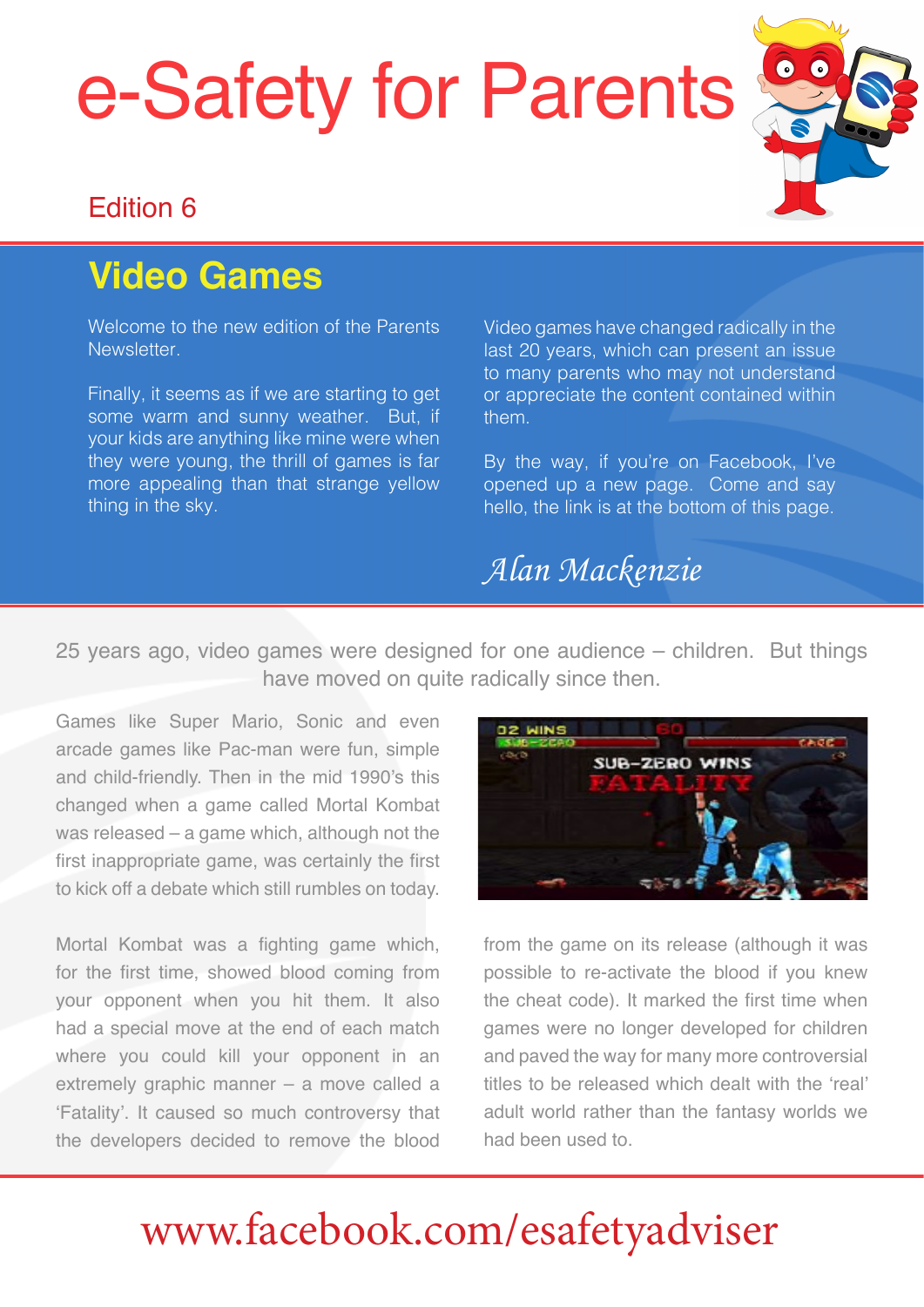

#### **Fast forward to now**

Now, games such as Grand Theft Auto (GTA), Call of Duty (COD) and Saint's Row (to name a few) are getting released at regular intervals; games are no longer just about running around collecting gold coins or rings.

Games these days deal with incredibly complex social and political issues such as war, terrorism, human trafficking, rape, prostitution, drug and alcohol abuse, and can also be seen to promote incredibly sexist views towards women - many characters refer to women using derogatory terms, which we won't go into here, and see them as objects.

Game developers also tend to paint any female character as 'eye candy' who seem to wear less and less clothes as the years roll by.

Role models in video games are no longer hero's like Mario or Link (the hero in Zelda), but individuals who glamorise law breaking, are morally ambiguous and settle their differences through violence and terror, using language which would make even the hardiest of parents shudder at the thought of their children hearing.

### **Games are not bad; it's about choosing the right games**

While we may not agree with the content in all video games, as parents we have to remember that games are no longer just for children. Games are designed for adults, discussing adult themes in a very adult way. To help you navigate this already complex world, there is a system in place to allow you to make an informed decision – PEGI.

If you're unsure if a game is appropriate or not, all you need to do is walk in the shop, grab the game and check out the guidance. If it says 18, it's for adults! Just view the rating the same as you would for a film. It's also worth remembering that if they are playing an 18 rated game online, they WILL be playing with other adults who will talk about things in a way which is not appropriate for your child to hear. We have to remember that adults buy these games expecting other adults to be the only players and some can find it frustrating to find young children in their world.

If you're still not sure whether or not the game is appropriate, even with the rating to help, try looking on YouTube for videos showing the game being played. This can be a great way to familiarise yourself with the virtual world they want to play in before they get a chance to experience it.

### **www.esafety-adviser.com** [www.facebook.com/esafetyadviser](https://www.facebook.com/esafetyadviser)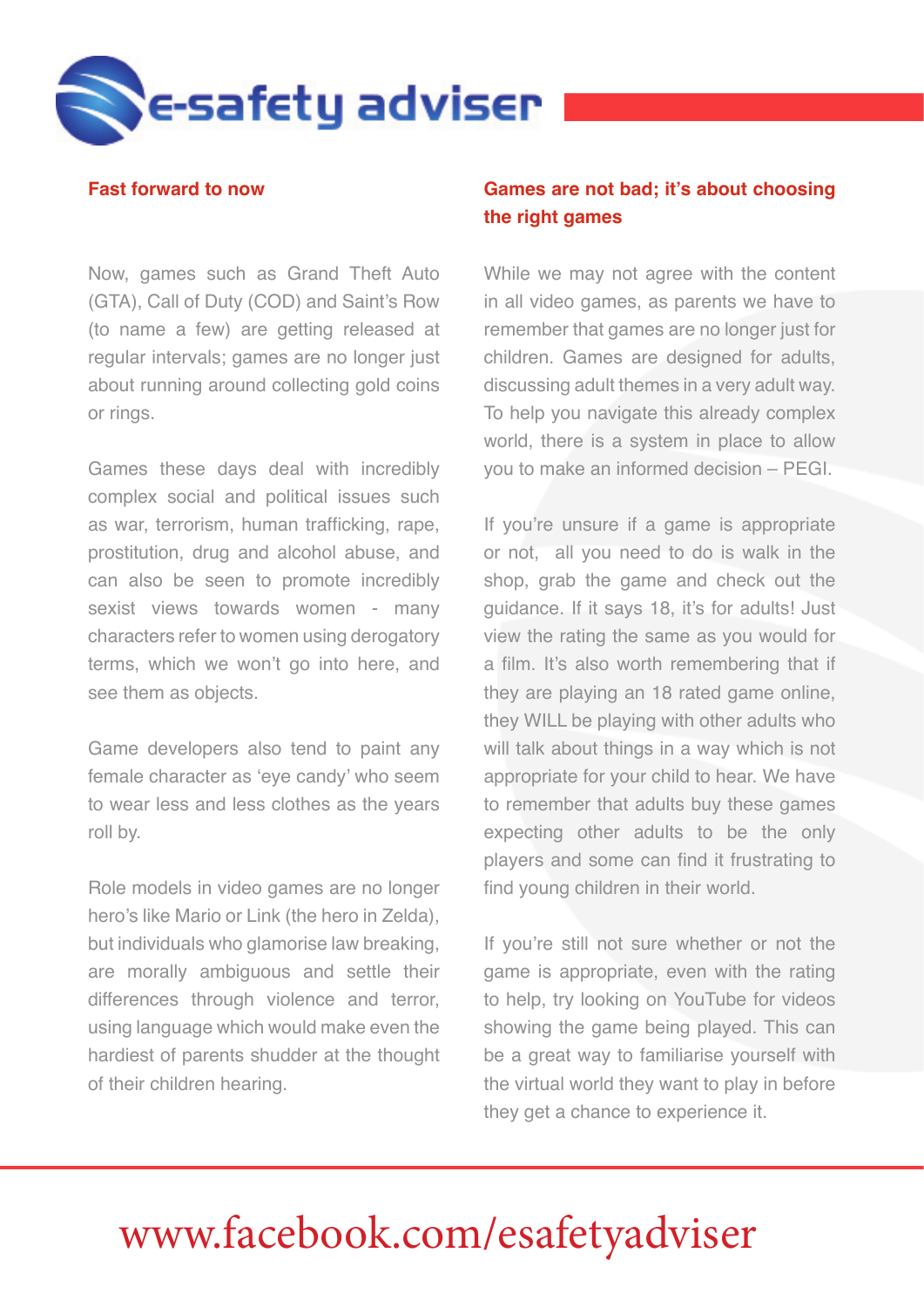# **Safe as Sam**

### **There are negatives**

Online gaming can generally be a positive and fun experience for gamers, with numerous positives such as improving problem-solving skills, encouraging teamwork as well as being incredibly enjoyable. There are negative aspects of gaming, however, which should also be mentioned, especially in relation to violent and inappropriate video games.

Excessive gaming, especially late night gaming, can affect concentration levels during the school day as children can be overly tired and irritable. It can also make it more difficult for them to settle at night, keeping their brain active when they are trying to get to sleep. It's also important to encourage frequent breaks for them so they do not remain sat in the same position. for too long.

Violent and adult video games can desensitise children to violent behaviour. This can then translate to inappropriate play in school and with their friends in real life. Studies have found that some individuals who play violent games exhibit increased aggression.

The blurring of fantasy and reality - many games are set in the 'real world' with many characters in games committing acts of crime or violence with a blatant disregard for human life and laws of the land which they may come to see as normal behaviour in real life. It can also promote very negative views of women, including violence towards women being seen as 'normal'. Children may also attempt to recreate situations they have seen – a teenager described as a 'straight A student' attempted to rob a bank in a manner he had actively experienced in GTA



### **www.esafety-adviser.com** [www.facebook.com/esafetyadviser](https://www.facebook.com/esafetyadviser)